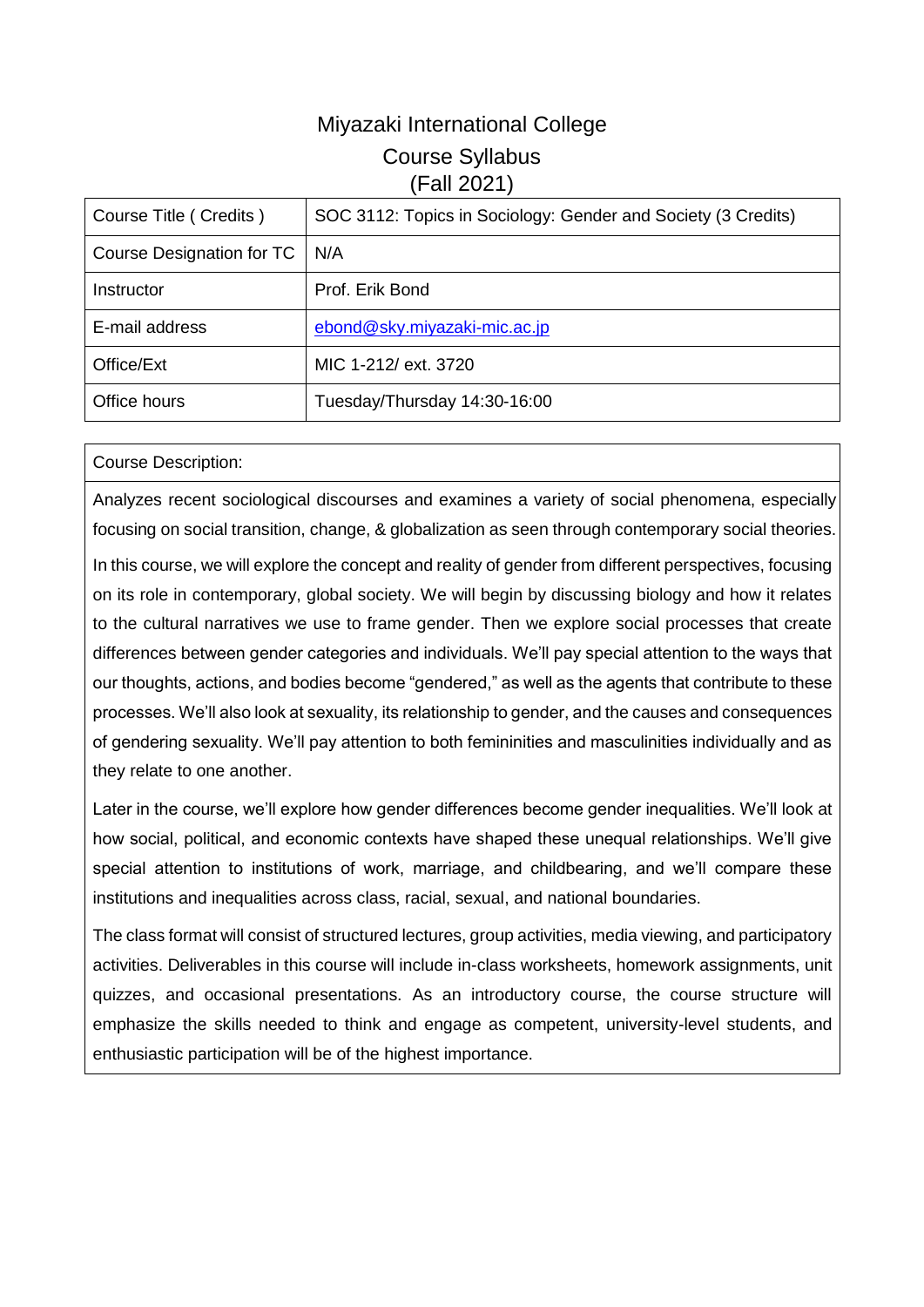Course Objectives:

By the end of this course, students will be able to identify and discuss complex elements of gender as a social phenomenon, especially as it contributes to and is reinforced by the societies and inequalities in which they live. They will be able to demonstrate these abilities by...  $\square$  identifying the gendered components and influences of everyday experiences.

- interpreting those phenomena through sociological conceptions of gender.
- discussing the causes and consequences of gendered social institutions and processes.

| <b>Course Schedule</b> |                                                  |                                                                                     |  |  |
|------------------------|--------------------------------------------------|-------------------------------------------------------------------------------------|--|--|
| Day                    | Topic                                            | <b>Content/Activities</b>                                                           |  |  |
| 1                      | Introductions and Syllabus                       | What is gender to You? Begin reading Story of X;                                    |  |  |
| $\overline{2}$         | <b>Biological and Scientific</b>                 | Continue Story of X, reflection, and discussion;                                    |  |  |
| 3                      | <b>Narratives</b> for                            | Biological narratives of gender;                                                    |  |  |
| 4                      | constructing gender                              | Neurosexism: fact and fiction                                                       |  |  |
| 5                      | <b>Social Constructions of</b>                   | History of gender in Japan;                                                         |  |  |
| 6                      | Gender                                           | Becoming a Gendered Body reading;                                                   |  |  |
| $\overline{7}$         | <b>Gender Performance</b>                        | Theories of gender and gender performance;                                          |  |  |
| 8                      | Gender non-conformity                            | Intersexuality and agender issues;                                                  |  |  |
| 9                      | and flexibility                                  | Gender transition experiences                                                       |  |  |
|                        |                                                  |                                                                                     |  |  |
| 10                     | <b>Gendering Bodies</b>                          | Gendering parenthood and childhood;                                                 |  |  |
| 11                     | Sex Education:                                   | Sex education; Gender-                                                              |  |  |
| 12                     | Socializing and                                  | based education, bullying,                                                          |  |  |
| 13                     | <b>Gatekeeping Gender</b>                        | and harassment;                                                                     |  |  |
|                        | Dating and                                       | Dating and Mating expectations for                                                  |  |  |
| 14                     | <b>Mating Practices;</b>                         | men and women                                                                       |  |  |
| 15                     |                                                  |                                                                                     |  |  |
| 16                     | <b>Working Period</b><br>Midterm                 | Work on sex & gender project 'Constructing<br>Gender' project presentations         |  |  |
| 17                     |                                                  |                                                                                     |  |  |
| 18                     | <b>Gendered Inequalities in</b>                  | Women's bodies as public bodies;                                                    |  |  |
| 19                     | <b>Public</b>                                    | One Way to be a Boy; Gendered suicide;                                              |  |  |
| 20                     | Doing gender in public;                          | Gendered inequalities in employment;                                                |  |  |
| 21                     | Work, government, and<br>personal responsibility | Women in government; Masculinity and Missiles;<br>Where do we place responsibility? |  |  |
| 22                     |                                                  |                                                                                     |  |  |
|                        |                                                  |                                                                                     |  |  |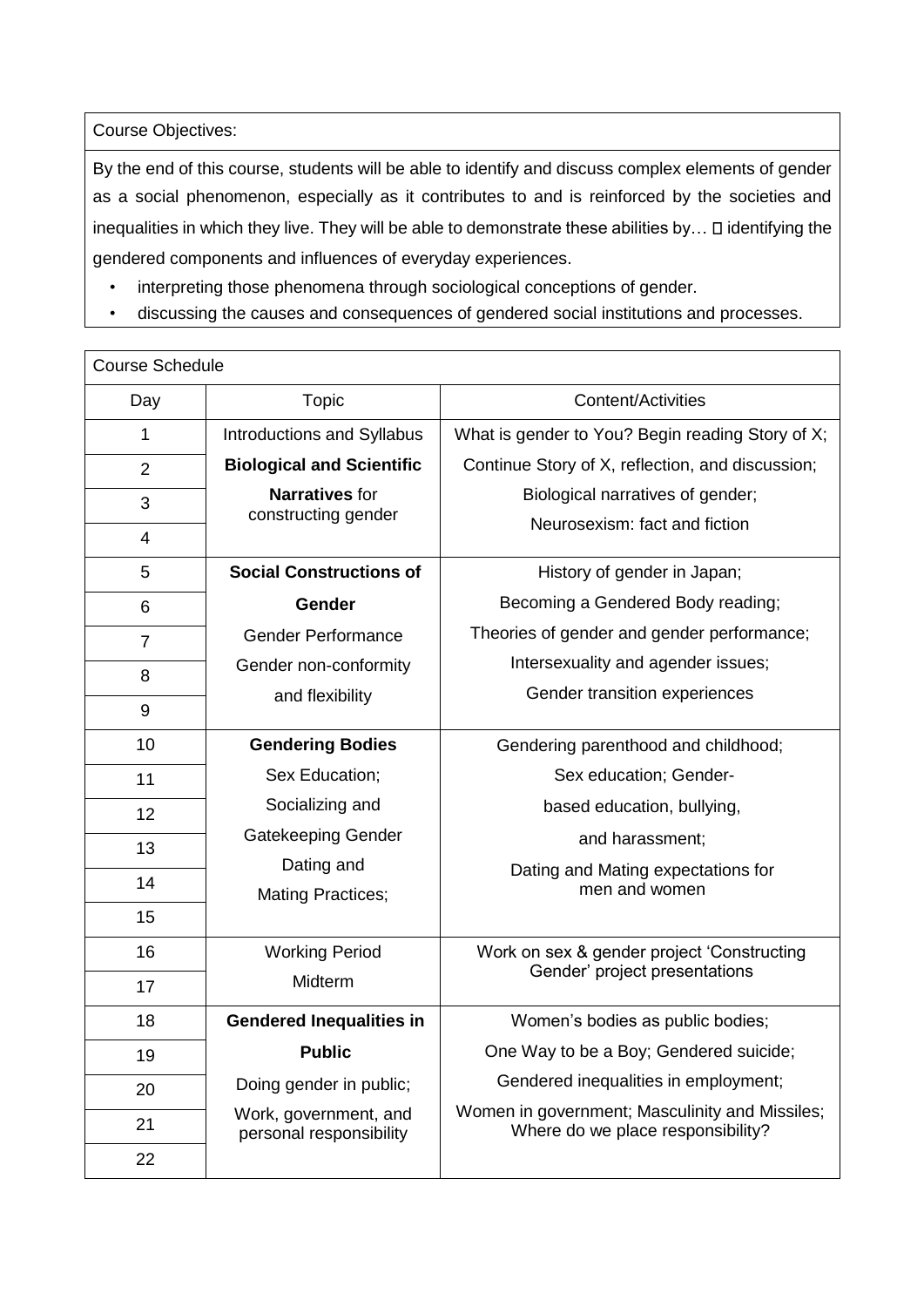| 23 | Reflection and reporting of<br>work on final project | <b>Working Period</b>                        |
|----|------------------------------------------------------|----------------------------------------------|
| 24 |                                                      | Present and discuss work on gender in public |
| 25 | <b>Gendered Inequalities at</b>                      | More Different than Similar reading;         |
| 26 | Home                                                 | Sharing reproductive labor;                  |
| 27 | Housework and parenting;<br>Reproductive rights      | Same-sex couples and gender;                 |
| 28 |                                                      | Gender, sexuality, and reproductive rights   |
| 29 | Review and final discussion                          | Semester review and working period for       |
| 30 | of work on final project                             | final project on gender inequalities         |
|    | <b>Final Exam</b>                                    | Submission of final project                  |
|    |                                                      |                                              |
|    |                                                      |                                              |

## Required Materials:

Pen/pencil, paper, **tablet\*\*\***, binder, access to Moodle, and assigned readings.

## **\*\*\*Important Note\*\*\*:**

- It is *extremely important* that you bring a tablet or laptop to *every class*.  $\square$  This class will use mobile devices often, including to type assignments.
- Each class period will begin with a writing prompt that you must answer on Moodle
- If you do not have a device that is charged, with internet access, and allows you to type, you may be unable to complete some assignments, affecting your grade.

If you do not have access to a tablet, please talk to me in the *first week* of class to find a solution.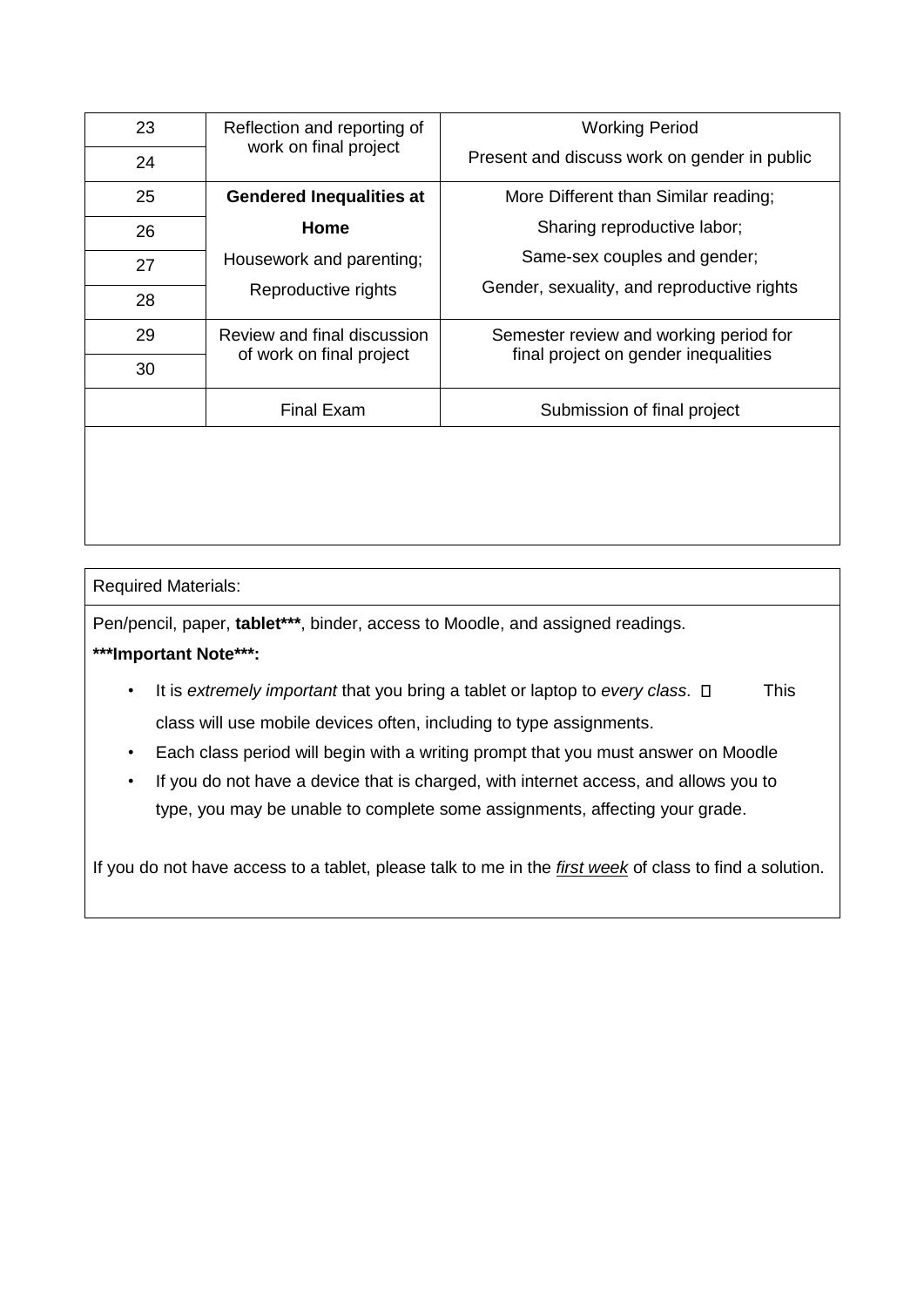Course Policies (Attendance, etc.)

Students are expected to attend all classes. Students are allowed a **maximum of 5 absences**, excused or unexcused. After the fifth absence, I will ask you to withdraw from the course because you have missed too much material to pass. In rare cases, you may ask to consider alternative plans, but there must be evidence of extreme circumstances, and even then it is possible you may have to withdraw. In general, coming to class more than 15 minutes late counts as an absence.

You should plan to attend ALL class meetings and complete ALL readings and assignments by the due date given. I will not accept late assignments, quizzes, and exams except in cases of extraordinary excused absences. I will evaluate exceptions on a case by case basis. When you must miss class, you should be sure to check Moodle for new assignments. If you are aware ahead of an upcoming assignment due date that you will be absent, you should submit the assignment early, either in person or by email.

I will not tolerate academic dishonesty (i.e., plagiarism, cheating, etc.) in this course. Anyone caught cheating or plagiarizing will receive an F in the course. Please see the College Bulletin for a description of college expectations and for actions considered unacceptable with reasonable cause.

If you have any difficulties in this course, including learning disabilities, physical or mental disabilities, stress or anxiety, or other personal problems, please seek help.

- I am happy to help you. Please talk to me in class or office hours, so I can support you.
- There are also counseling services available. Please see Masashi Toyama in the General Affairs Office for more information.

I retain the right to alter the course schedule as necessary. Students will be given adequate notice of these changes.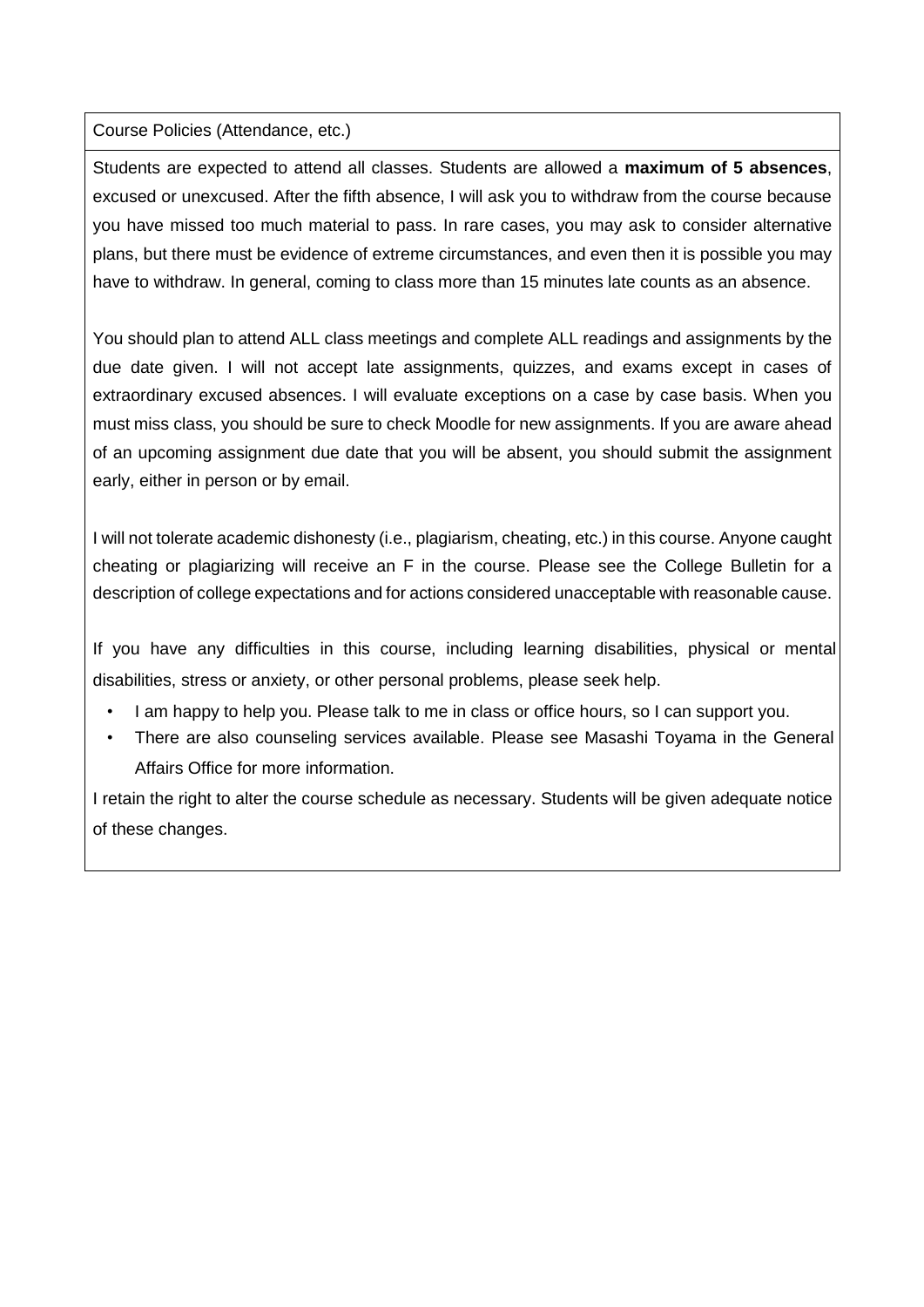Class Preparation and Review

Students are expected to spend at least one hour reviewing and doing homework and one hour preparing for every hour of lesson time.

Grades and Grading Standards

You will be evaluated upon your performance in (1) Participation & Homework, (2) Quizzes, (3) a

Midterm, (4), and (5) a Final Exam.

### **(1) Participation & Homework 20%**

Good participation means that you show you are actively involved in class by speaking in English with your classmates, asking for help, answering questions, and making notes from the whiteboard. You will also be graded on how well you complete classwork. This could be reading a text in class, discussing or summarizing a text with classmates, dictionary skills, or vocabulary work.

**(2) Quizzes 20%** 

There will be 4 unit quizzes each for 5%.

#### **(3) Midterm 20%**

The midterm evaluation will be based on a poster presentation.

**(4) Presentation 20%** 

There will be a presentation and discussion before the new year break.

**(5) Final 20%** 

The final exam will cover all of the skills that you learn during the semester.

 **Total 100%** 

Methods of Feedback:

Feedback will be provided verbally in class and during office meetings, informally via email, through marks on students' assignments, grades, and (where necessary) in formal writing.